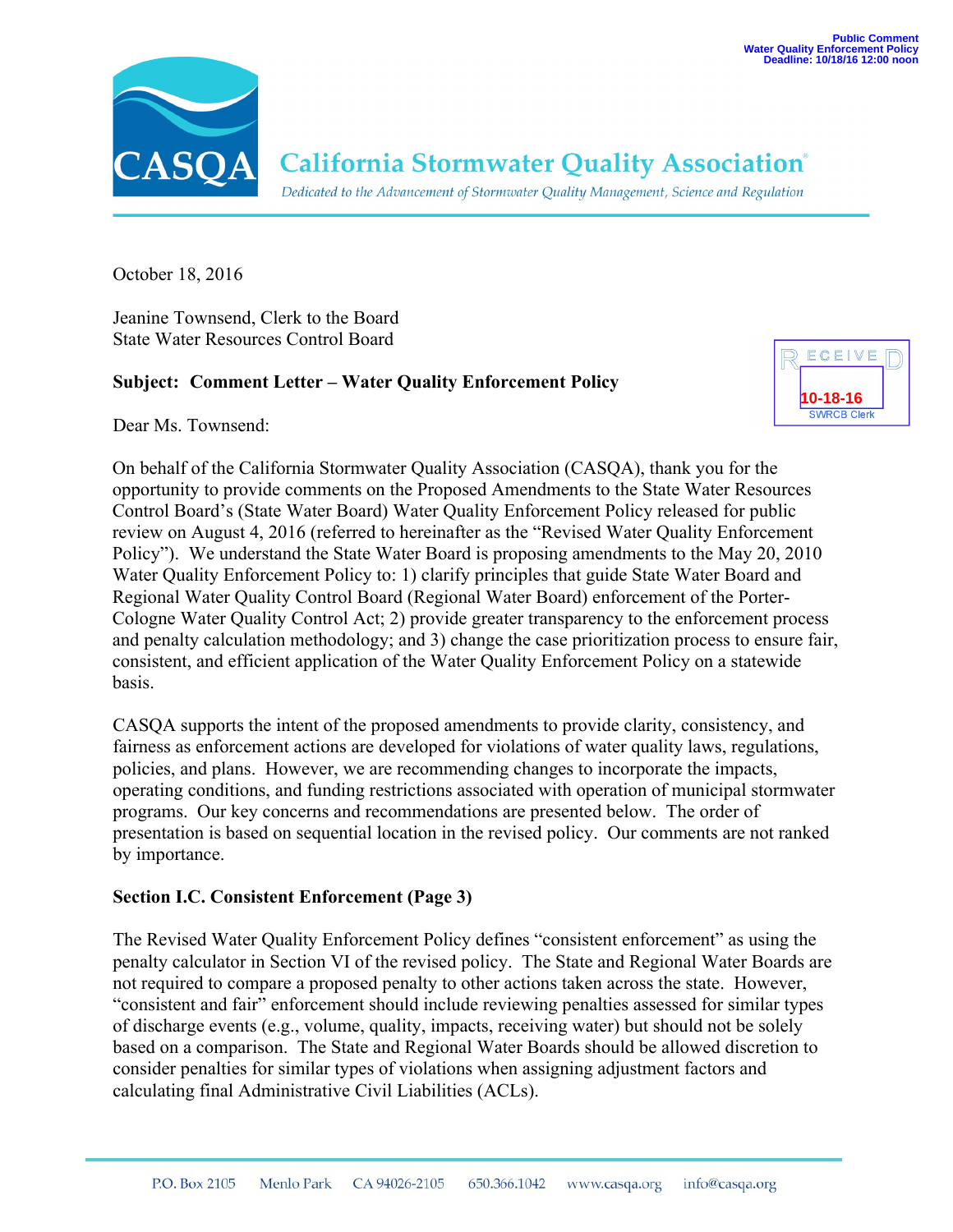*Recommendation: "The Water Boards achieve consistency in enforcement by applying the penalty calculator in Section VI. The policy does not require a Water Board to compare a proposed penalty to other actions that it or another Water Board has taken or make findings about why the assessment or proposed amounts differ. However, at their discretion, the Water Boards may consider penalties assessed for similar types of discharges, similar impacts, and similar types of receiving waters when assigning penalty and adjustment factors."*

# **Section II.A. Ranking Violations (Page 5-6)**

The Revised Water Quality Enforcement Policy includes a list of Class I priority violations that should be considered significant when setting enforcement action priorities. Some of the cited priority violations should be revised or removed since they do not always result in serious impacts to receiving waters. For example, exceedance of a primary MCL when discharging to a MUN designated waterbody should not be a Class I violation because there are many waterbodies with this designation that are not used as a drinking water source. Use of an MCL exceedance will result in enforcement actions when the discharge is benign and presents no risk to public health. In addition, the selection of 100% as a benchmark for California Toxics Rule (CTR) priority pollutant violations is not based on risks to the environment. Priority pollutant standards were developed by evaluating toxicity to sensitive organisms and cancer risks to humans. The impact of each constituent is different and doubling a standard does not necessarily double the impact. The State and Regional Water Boards should consider constituent-specific impacts when assessing violations of CTR priority pollutant limitations. Please note that safety factors are included, as part of the development of various standards and criteria and thus the assumption regarding impacts should also account for these safety factors as well as the frequency of occurrence of the exceedance. Further, Division of Drinking Water staff currently implement and enforce State drinking water standards consistent with the Safe Drinking Water Act and any State Water Board approach should be consistent with the Division of Drinking Water approach.

*Recommendation: "Class I priority violations are those that pose an immediate and substantial threat to water quality and/or that have the potential to individually or cumulatively cause significant detrimental impacts to human health or the environment. Class I violations ordinarily include, but are not limited to, the following:*

*Discharges causing or contributing to exceedances of primary maximum contaminant levels in receiving waters that are utilized as a with a beneficial use of municipal or domestic supply (MUN);*

*Discharges exceeding water quality based effluent limitations for priority pollutants as defined in the California Toxics Rule, depending on the magnitude of the exceedance and impacts to uses of the receiving waters by 100 percent or more."*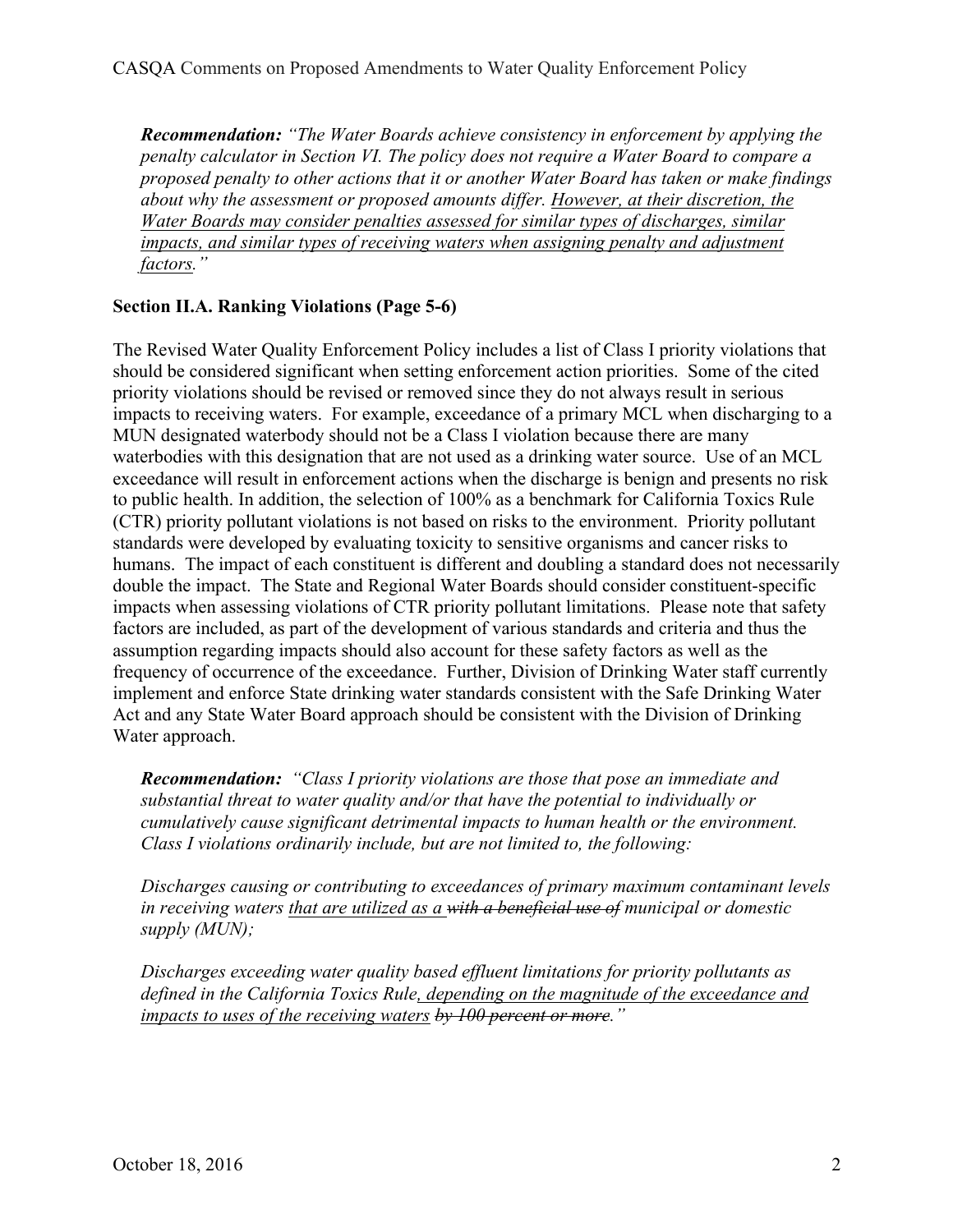# **VI.A. Penalty Calculation Methodology Step 2 – Assessments for Discharge Violations (Page 13)**

The Revised Water Quality Enforcement Policy appears to eliminate language in the current policy that supports penalty assessments for effluent limit violations on a per day basis only. This approach should be retained to clarify and establish a general intent to apply only the per day assessment for effluent limit violations associated with specific types of discharges. Based on the typical short-term occurrence of stormwater, discharges of stormwater that exceed permit limitations should only be addressed on a per day basis.

*Recommendation: "This step addresses per gallon and per day assessments for discharge violations. Generally, it is intended that NPDES permit effluent limit violations should be addressed on a per day basis only. However, where deemed appropriate, such as for unauthorized discharges, a large scale spill or release with significant impacts, some NPDES permit effluent limit violations, and violations such as effluent spills or overflows, storm water discharges, or unauthorized discharges, the Water Boards should consider whether to assess both per gallon and per day penalties."*

# **VI.A. Penalty Calculation Methodology Step 2 – Assessments for Discharge Violations, High Volume Discharges (Page 14)**

The Revised Water Quality Enforcement Policy gives the State and Regional Water Boards discretion to apply a penalty of \$2 to \$10/gallon for discharges that are between 100,000 and 2,000,000 gallons. The definition of a small or large discharge volume should be related to the size of the operation or the program being implemented. In particular, defining a range for stormwater is too prescriptive because the discharge volume is related to the size of a storm event and the area contributing to runoff. To allow program or site size considerations, the lower boundary for designating high volume discharges should be removed. In addition, discharges with minimal impacts on water quality and very high volume stormwater discharges from infrequent large storm events should be considered for lower penalty amounts.

*Recommendation: "However, recognizing that the volume of certain discharges can be very high or not have significant impacts on water quality, the Water Boards have the discretion to select a value between \$2.00 per gallon and \$10.00 per gallon with the above factor to determine the per gallon amount for discharges that are less than between 100,000 gallons and 2,000,000 gallons for each discharge event, whether it occurs on one or more days. For discharges in excess of 2,000,000 gallons, or for discharges of recycled water that has been treated for reuse, the Water Boards may elect to use a maximum of \$1.00 per gallon with the above factor to determine the per gallon amount."*

# **VI.A. Penalty Calculation Methodology Step 4 – Adjustment Factors, Table 4 Violator's Conduct Factors, Degree of Culpability (Page 17)**

The Revised Water Quality Enforcement Policy increases the lower multiplier (from 0.5 to 1.0) when assessing degree of culpability. The option of applying multiplier values  $\leq 1.0$  should be retained for non-negligent violations or violations that result from disastrous circumstances. The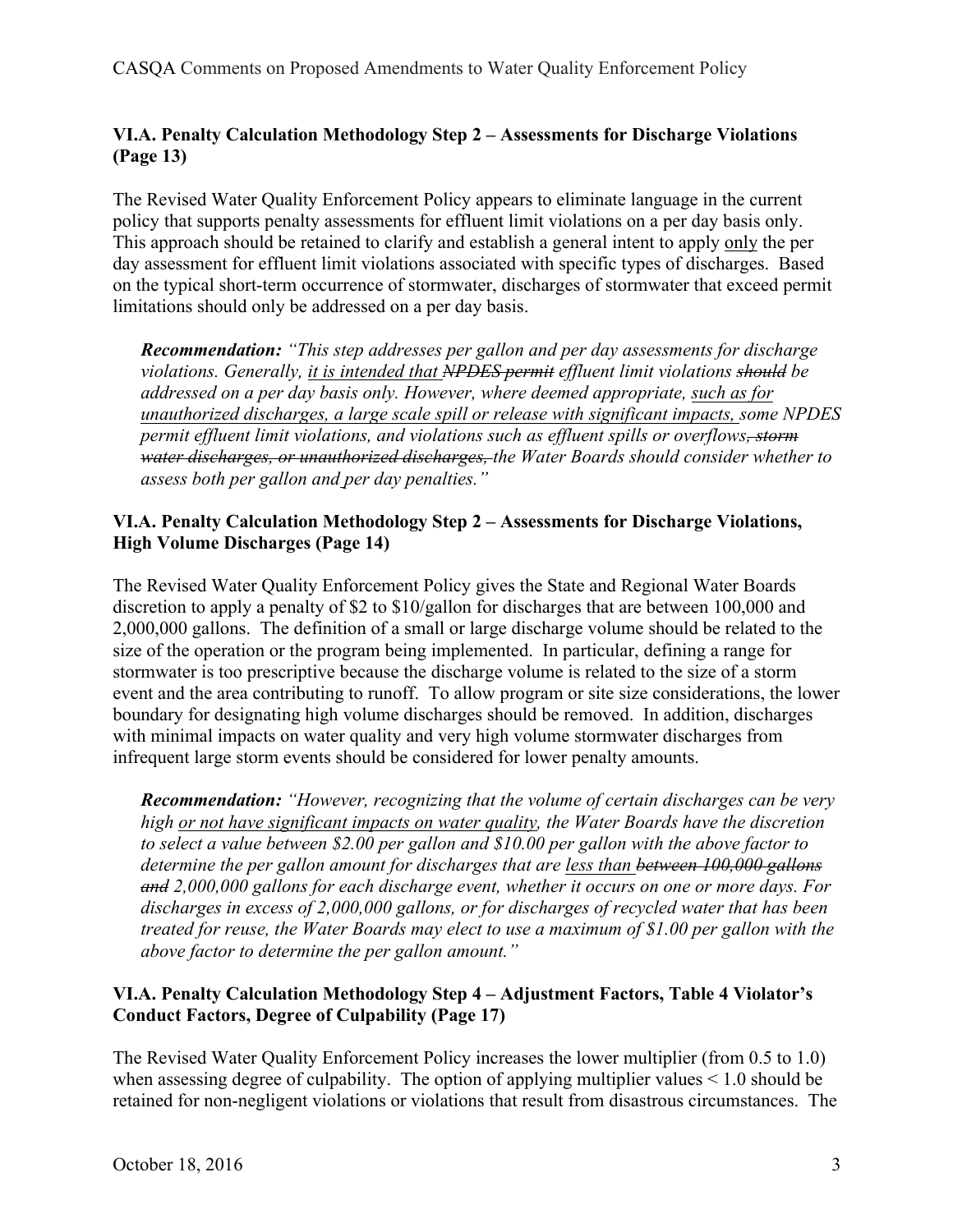State and Regional Water Boards should be allowed discretion to use a lower multiplier when establishing a discharger's degree of culpability.

*Recommendation: "Discharger's degree of culpability prior to the violation: Higher liabilities should result from intentional or negligent violations than for accidental, nonnegligent violations and disastrous circumstances. A first step is to identify any performance standards (or, in their absence, prevailing industry practices) in the context of the violation. The test for whether a discharger is negligent is what a reasonable and prudent person would have done or not done under similar circumstances.*

*Adjustment should result in a multiplier between 0.5 1.0 to 1.5 with a higher multiplier for intentional misconduct and gross negligence, and a lower multiplier for conditions not in the discharger's control or more simple negligence. A neutral assessment of 1.0 should be used when a discharger is determined to have acted as a reasonable and prudent person would have. Water Boards have discretion to assess degree of culpability and determine the appropriate multiplier."*

# **VI.A. Penalty Calculation Methodology Step 4 – Adjustment Factors, Table 4 Violator's Conduct Factors, History of Violations (Page 17)**

The Revised Water Quality Enforcement Policy eliminates use of a multiplier < 1.0 for dischargers with a good compliance history. If a discharger has had no violations in the past, a neutral multiplier of 1.0 is applied. Almost all dischargers have had some violations in the past, so the neutral multiplier may never be used. The State and Regional Water Boards should be allowed discretion when deciding if a discharger has a good compliance history and if those dischargers should be rewarded with a lower penalty based on use of a multiplier  $\leq 1.0$ . Most importantly, a clear cap on the multiplier should be established if the State and Regional Water Boards seek to elevate above the 1.1 multiplier.

*Recommendation: "Any prior history of violations: Where the discharger has a good compliance no prior history of any violations, this factor should be neutral, or 1.0 0.75 to 1.0. Where the discharger has any a history of prior violations, a minimum multiplier of 1.1 should be used. Where the discharger has a history of similar or numerous dissimilar violations, the Water Boards should consider adopting a multiplier of 1.1 to 1.5. Water Boards have discretion to evaluate history of compliance and determine the appropriate multiplier."*

# **VI.A. Penalty Calculation Methodology Step 6 – Ability to Pay and Ability to Stay in Business (Page 19)**

The Revised Water Quality Enforcement Policy indicates that a discharger's "ability to pay" ACLs will be determined solely by its income and net worth. For public agencies, the "ability to pay" should include impacts to ratepayers. Service area population, existing rates, and planned capital improvement projects are important considerations, especially for smaller agencies. The current policy allows lower fines "*if there is strong evidence that an ACL would result in widespread hardship to service area population*." This approach should be retained and the